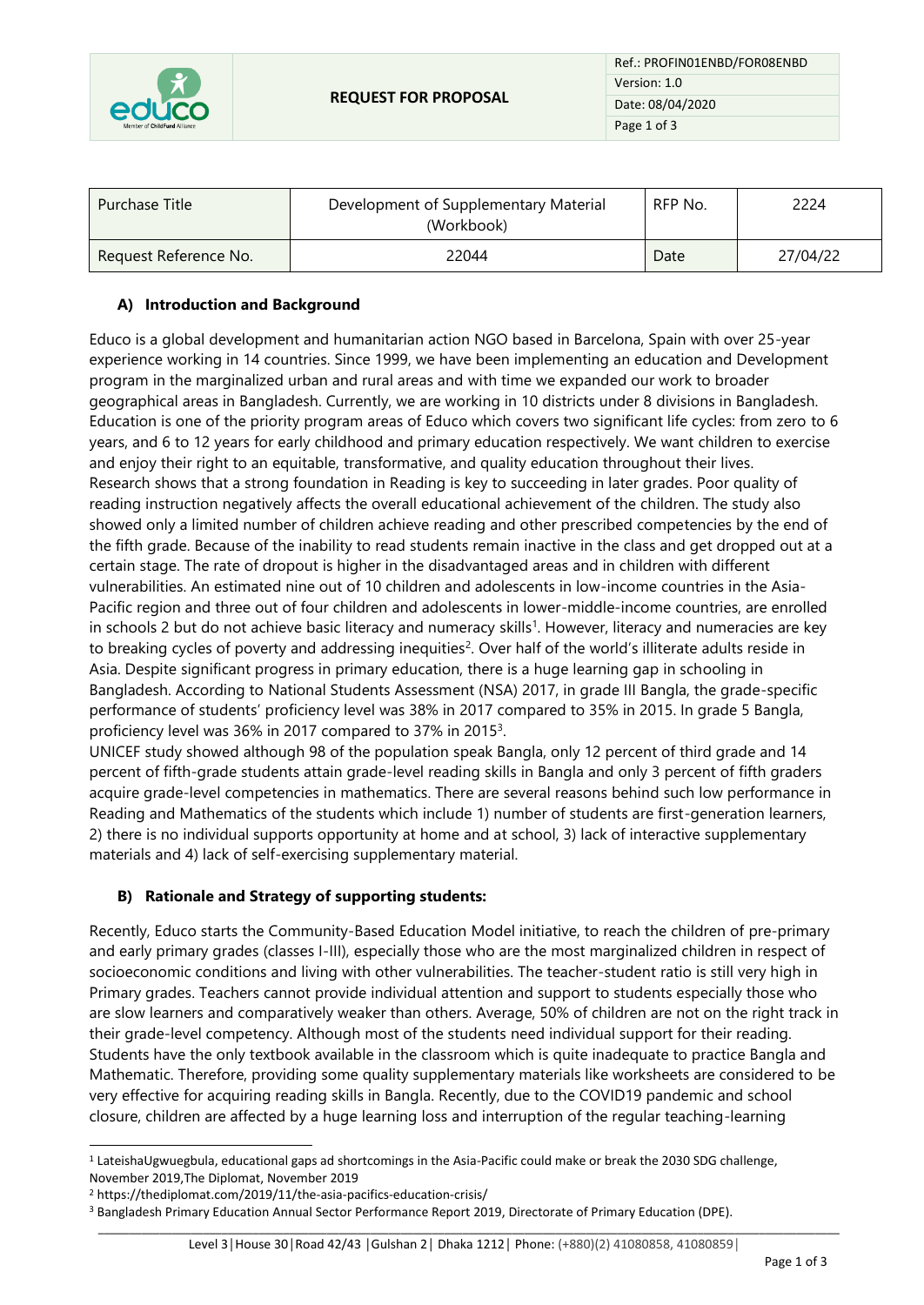

process. Hence, children's additional support for self and interactive learning materials especially the children who are living with several vulnerabilities and disadvantaged areas.

The detailed strategy will include:

- 1. Develop and provide a grade-specific workbook for students' exercises (for grades I to III)
- 2. Develop a short teacher's guide/instruction book on how to use these exercise sheets
- 3. Conduct a short (2 day-long) workshop with the Educo/partners staff on workbook development

The following **basic areas of reading skills** will be considered in the worksheet:

- Phonemic awareness
- Letter knowledge
- Vocabulary
- Reading fluency
- Comprehension

### **C) The objective of the assignment**

The general objective of the task is the development and improvement of learners' literacy skills for primary learners (reading and writing skills).

#### **D) Specific objective:**

- Develop a worksheet/workbook for the grades- I, II & III on literacy skills
- Prepare a short teacher's quideline/ tools on how to use these exercise sheets
- Develop and upgrade the associated staff on the development process and its effective use.
- **E) Use of the Workbook:** The primary grades learners will practice the workbooks during exercise time in the prescribed class routine. Also, students could be allowed to take the worksheets at home for further practice as a self-practice tool.
- **F) Detail of the Workbook development:** For improvement of literacy skills for the early primary grade learners (Grade-I to III), the following materials will be developed addressing learners' reading, writing, and related skills.

| SI. | Product/items/deliverable                                                                                              | <b>Remarks</b>                                                   |
|-----|------------------------------------------------------------------------------------------------------------------------|------------------------------------------------------------------|
|     | Develop a set of a grade-specific workbook for<br>student exercise for grades: I, II & III). (Bangla literacy<br>only) | 3 different exercise books, page<br>range-100 per book (approx.) |
|     | Develop a short teacher's guide/instruction book on                                                                    | 1 instruction guide, page range- 5/6                             |
|     | how to use this workbook.                                                                                              | pages                                                            |
|     | Conduct a short workshop for technical staff on the<br>development process and on the techniques of its use.           | 2 day-long workshops with Educo/<br>Partners staffs              |

## **G) FEES AND METHOD OF PAYMENT**

The total fees of this work will not exceed 1,80,000.00 (One lac Lac Eighty Thousand Taka Only) including all types of taxes. 50% of contract amount shall pay after completion of 1st deliverable,30% after 2<sup>nd</sup> deliverable and 20% after final deliverable.